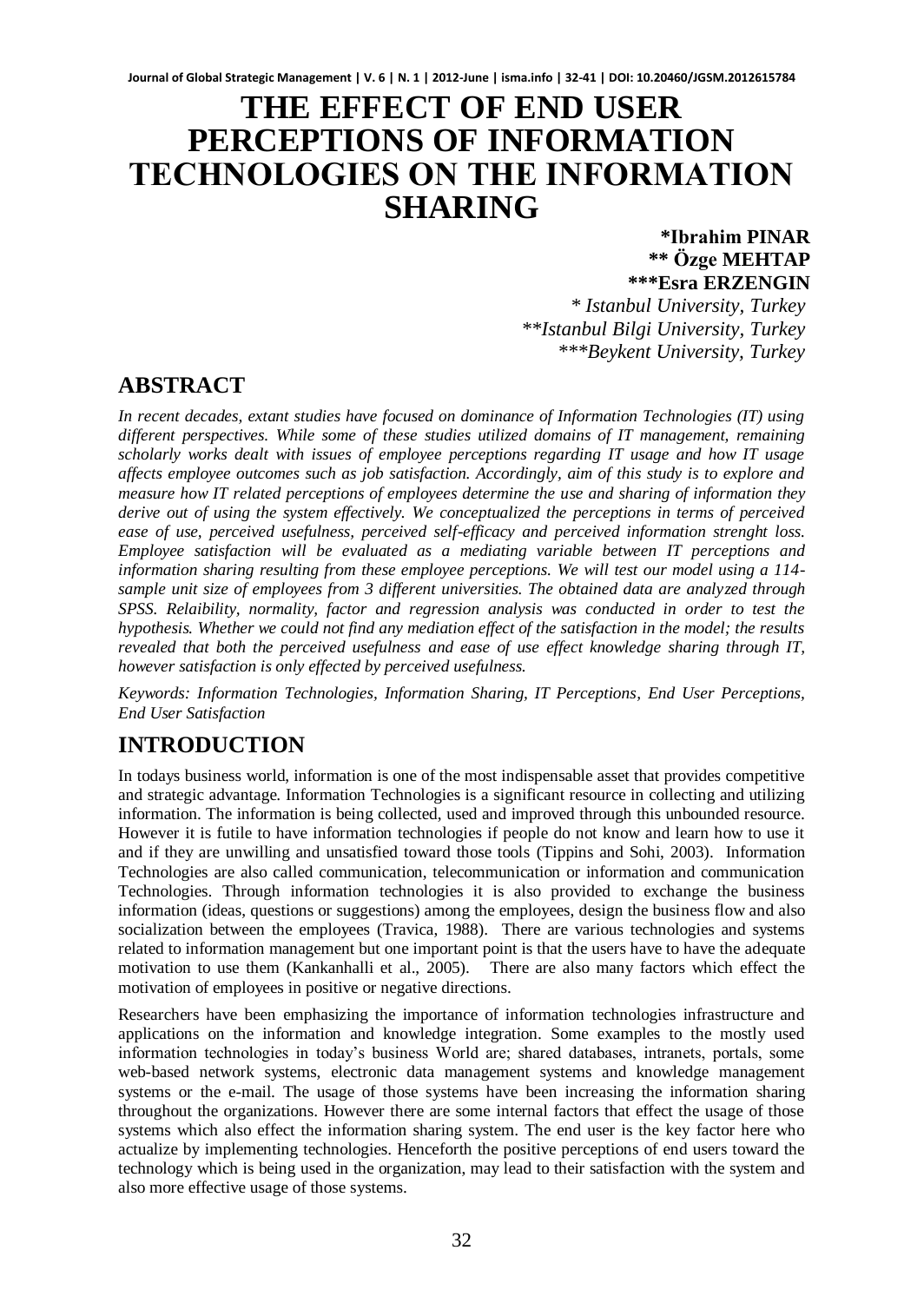## **End-User Perceptions Toward IT Usage**

There are a number of models and theories aimed at measuring end user reactions to Technologies. Some of them include, Technology Acceptance Model (TAM), Social Cognitive Theory (SCT) and Theory of Planned Behavior (TPB). The concepts which are going to be analyzed in the study are examined in the context of those theories.

## *Perceived Usefulness and Ease of Use*

According to the Technology Acceptance Model, perceived usefulness and ease of use of the technology are the most substantial factors for the usage of those Technologies and also are the most important reasons behind the user's attitudes and behaviors (Fischer, 2005). Those two factors are also accepted as the determinant measures by the "Information Systems Success Models" (Kulkarni, 2006). By "perceived usefulness" it is meant that the the end user believes in the systems' performance escalating feature. If the users does not believe in the system's usefulness for themselves and the organization, the usage frequency and also information sharing will be automatically decreased for that reason.

Ease of use is also called the "user friendliness" of the system, in the technical language. The easy usage of the system means that, the data entry to the system and also to find the data in the system does not require too much effort or bother. The ease of use of the technologies also makes it easier for employees to accept the technology (Mahmood et al., 2000). While motivating the end user, the perceived ease of use also increases the perceived usefulness of the system. Henceforth, it is propounded that the perceived usefulness and ease of use will have a positive effect on the end user satisfaction (Lai, 2009). Due to the Planned Behavior Theory(PBT), computer usage is a function of people's behavioral inclinations. Individual attitudes are important in technology usage, in other words, technology usage is subjective. This theory in this way achieves to predict different persons' attitudes in different contexts. PBT also enhances perceived usefulness and ease of use as the basics of the behavior toward technology. According to that theory behavior is effected some unwritten rules which means norms (Kankanhalli et al., 2005).

## *Self-Efficacy*

Self-efficacy concept is a cognitive factor that has been put in to the behavioral theory by Social Cognitive Theory or Model (Bandura, 1977). Social Cognitive Theory has been focused on the self efficacy in the performance. Self efficacy is the belief of one person to herself that she has the adequate ability and knowledge about so called business or situation. The person's achieved performance also has a certain amount of impact on the future self efficacy (Fischer, 2005). According to the Social Cognitive Theory people are not just motivated by environmental factor. Self efficacy perception is an internal factor. If a person believes that she/he is efficient in using computer makes her/him perceive that she achieved a job successfully (Compeau and Higgins, 1995). In their study on teachers, Yuen and Ma, have put forth that the knowledge, ability and attitudes teachers have on computers, are substantial factors in their acceptance of computer aided education (Yuen and Ma, 2004). The previous studies present that the computer self efficacy has positive effects on perceived usefulness and ease of use (Lai, 2009). For that reason, one of the most basic requirements of efficient computer usage is self efficacy.

### *Satisfaction*

User satisfaction is defined as the pleasure that the users of information technologies get from the usage and the positive attitudes that the individuals have towards the information technologies. Satisfaction takes place as a mediator variable in various models and researches of information technologies usage. Satisfaction may be derived from the practicality of the system which means the ease of use and also from the advantages of the system's content. Since 1980s end user satisfaction is used as a significant factor and there are several models set in which satisfaction factors take part.

Delone and McLean identified the success of informatiom systems with user satisfaction (Delone and McLean, 1992). According to their model they assert that user satisfaction is derived from the quality of the system and information and this leads to individual and organizational effects. Wixon and Todd identified satisfaction with Technology Acceptance Model and they argued that the quality of the system and information leads to satisfaction and then this results in perceived usefulness and ease of use (Wixon and Todd, 2005).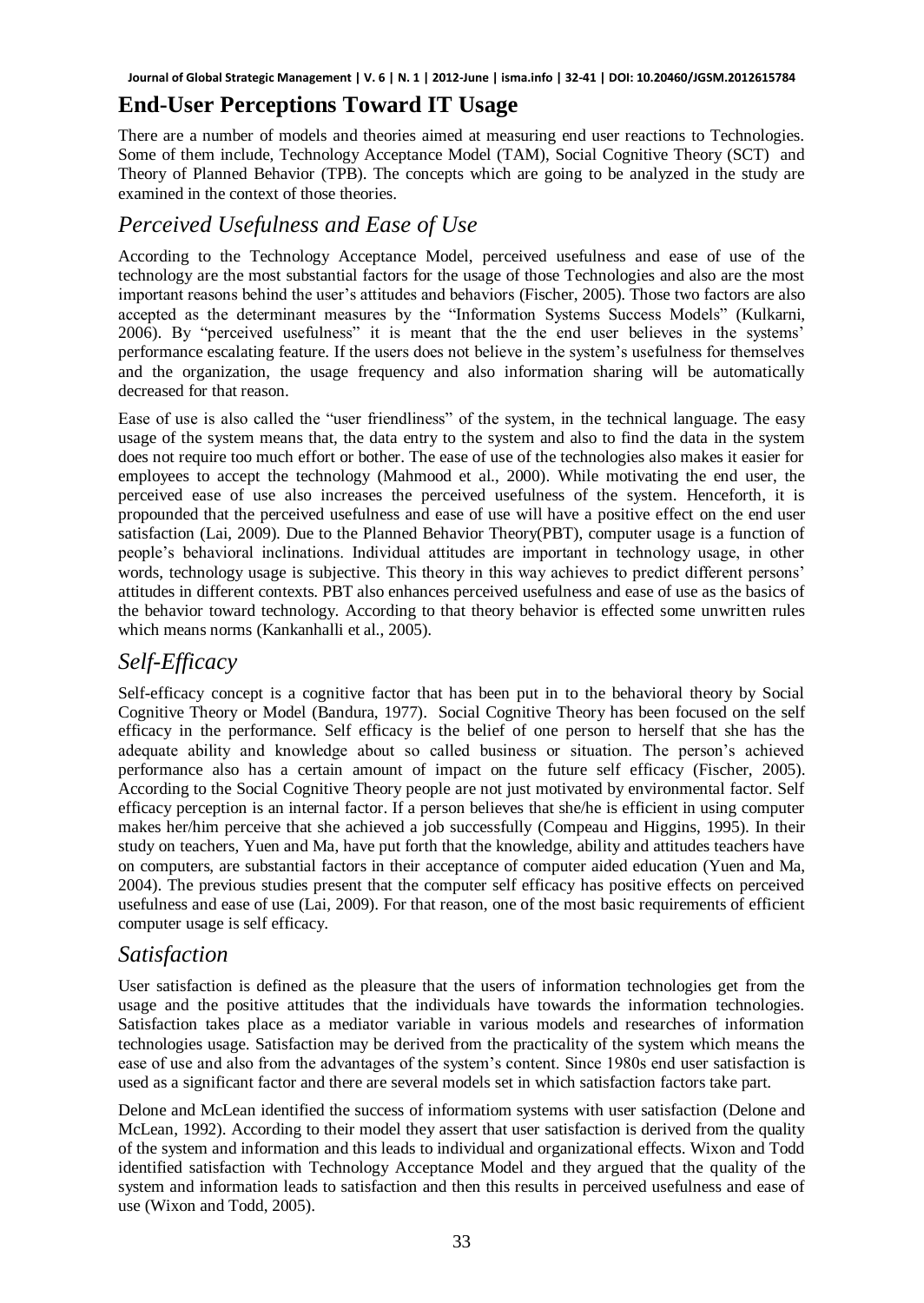### *Information Strength Loss*

Sometimes there can also be a perception of strength replacement in the use of information technologies tools and in this respect user perceptions and attitudes towards IT can change because knowledge also means possessed power. IT is a factor that has the capacity to change this power. Conversion of proprietary information into the information that is known by large masses through IT systems leads to redistribution of power and redistribution of power can cause resistance of various organizational cultures (Zack, 1999). The users become worried and insecure beause of the concerns regarding this issue, and for this reason users can have reluctant and unsure approach towards new technologies. Therefore information sharing depends on individual fear of strength loss. IT usage as well as the process of information sharing will be imperiled as long as the individuals perceive IT structures as innovations leading to strength loss (Lai, 2009).

## *Knowledge Sharing Through IT*

Knowledge sharing is the voluntary transfer of information for the use of others (Davenport et al., 1998). Interpersonal knowledge sharing is an individual participation to the organizational collective knowledge and to this respect it is a contributory attitude towards organizational learning (Cabrera and Cabrera, 2002). According to Beckman, knowledge sharing is one of the most important factors that enhances organizational performance and agility (Beckman, 1997). Argote, Beckman and Epple (1990) and Baum and Ingram (1998) propound that organizations which have effective information distribution channels are more productive. Internet, world wide web and other developments on information technologies are the factors that accelerate information and knowledge flow. According to Nonaka, information is created and managed by individuals in organizations (Nonaka, 1994). IT is one of the most significant ways of transferring and protection of the knowledge created and managed by the individuals in cretaion of organizational memory (Kim and Lee, 2006). Cabrera and Cabrera (2002), commented on knowledge sharing as it is the individual contribution to organizational information. Knowledge sharing is seeking for information and providing information mutually. Bartol and Srivastava defined the ways of knowledge sharing as interactive and formal sharing between teams and business units, through informal interactions, in communities gathered together for a specific topic, and the transfer of knowledge to the organizational database (Bartol and Srivastava, 2002). Use of information technologies, particularly communication through e-mail, sharing ideas easily, unrestricted behaviors etc. lead to creation of new ideas and changes in ideas. This brings an increase in knowledge sharing and communication between departments (Janson et al., 2007).

## **RESEARCH MODEL AND METHOD**

## *The Model and The Hypothesis*

In this study, perceptions of IT users and effects of knowledge sharing through IT usage by the medation of satisfaction are analyzed.



### **Figure 1.** Research Model

According to the research model, perceived usefulness, ease of use, personal competencies, and information strength loss effect users' satisfaction of those technologies which in turn effect knowledge sharing through IT usage. It is argued that these initial three dimensions have positive effect on satisfaction. Satisfaction of software increases when computer technology users in the organization believe in the usage advantages. In addition to the usage advantages, individuals perceived personal competencies on technology usage also claimed to have positive effects on the dependent and the mediator variable. Information strength loss factor is considered as a variable that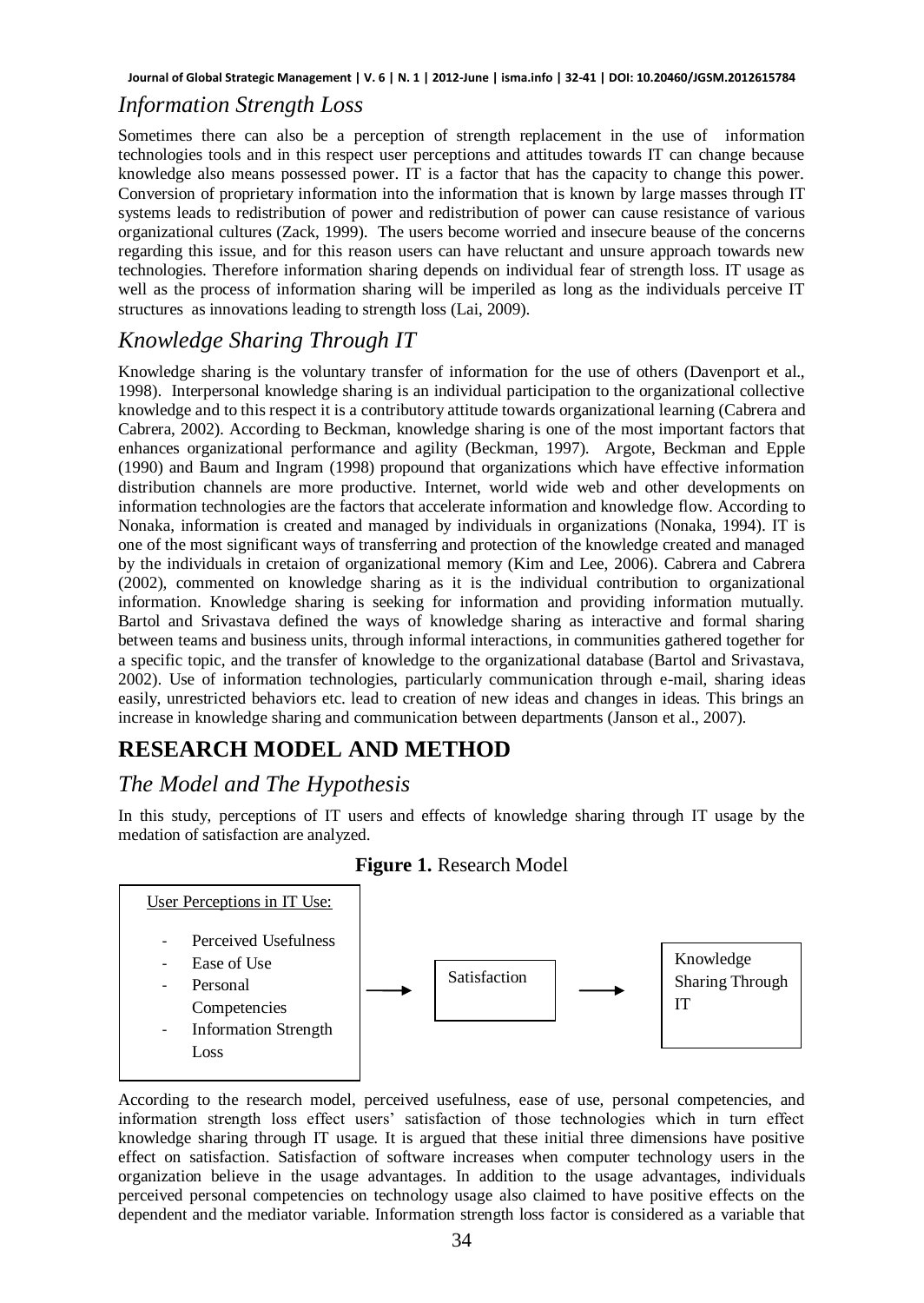has negative effects on the results. Individuals do not prefer to use IT tools if they perceive knowledge as a personal power and they perceive the accession to knowledge by the others as the information strength loss. Perceiving the use of IT tools as information strength loss may cause dissatisfaction of the use of these tools. According to the model, increase in satisfaction lead by user perceptions will cause knowledge sharing through information technologies.

Accordingly, th hypotheses are as below;

Hypothesis 1: High perceived usefulness increases knowledge sharing through IT.

Hypothesis 2: High perceived ease of use increases knowledge sharing through IT.

Hypothesis 3: High perceived self efficacy increases knowledge sharing through IT.

Hypothesis 4: High perceived information strength loss decreases knowledge sharing through IT.

Hypothesis 5: Satisfaction increases the positive effect of perceived usefulness on knowledge sharing through IT.

Hypothesis 6: Satisfaction increases the positive effect of ease of use on knowledge sharing through IT.

Hypothesis 7: Satisfaction increases the positive effect of self efficacy on knowledge sharing through IT.

Hypothesis 8: Increase in information strength loss decreases knowledge sharing through IT due to diminishing satisfaction.

### *Method and Scales*

In the research, survey method is used as the data gathering technique, 114 respondents from 3 different universities were reached with the convenience sampling method. The common characteristic of the respondents, who answered the questionnaire composed of 23 propositions, is that, all of them use an information technology tool in the institutions they are working. The questionnaire is prepared by using five point Likert scale that represents the propositions between 'strongly agree' and 'strongly disagree'. Perceived usefulness is obtained from the scale generated by Lai (2009) composed of 4 questions. In order to measure 'ease of use', the scale of Goodman and Darr (1998) which is composed of 4 questions is used. Self efficacy is measured using the scale of Kalman (1999) including 4 questions. The information strength loss is measured using the scales generated by Kankanhalli et al. (2005), Thibaut and Kelley (1986) and Orlikowski (1993). Knowledge sharing is meaured by the scale of Kankanhalli generated from Wasko and Faraj (2000). And finally, the scale of Lai (2009) is taken as basis for satisfaction.

## **RESEARCH RESULTS**

### *Analysis of Validity and Reliability*

In the research, factor analysis is used in order to test structural validity. Each factor's reliability is tested following the exploratory factor analysis. As a result of the factor analysis, all the variables are gathered under a single dimension as indicated in the literature, only self efficacy variable is separated into two dimensions. The first subdimension consists of three variables and the fourth variable is divided into a separate dimension. Since the explanation of one dimension with only one proposition is not accepted statistically, the proposition is removed from the questionnaire and the factor analysis is reconducted.

The results of the factor analysis are mentioned as in Table 1. Field (2000) argues that the lower limit should be 0.5 for KMO and the data set can not be divided into factors for  $KMO < 0.50$ .

Barlett test is a chi-square test and offers a statistical standard for the data to be modelled with factor analytic model. In the research the KMO values are over 0.500 and Barlett test is statistically significant on 0.000 point for every variable.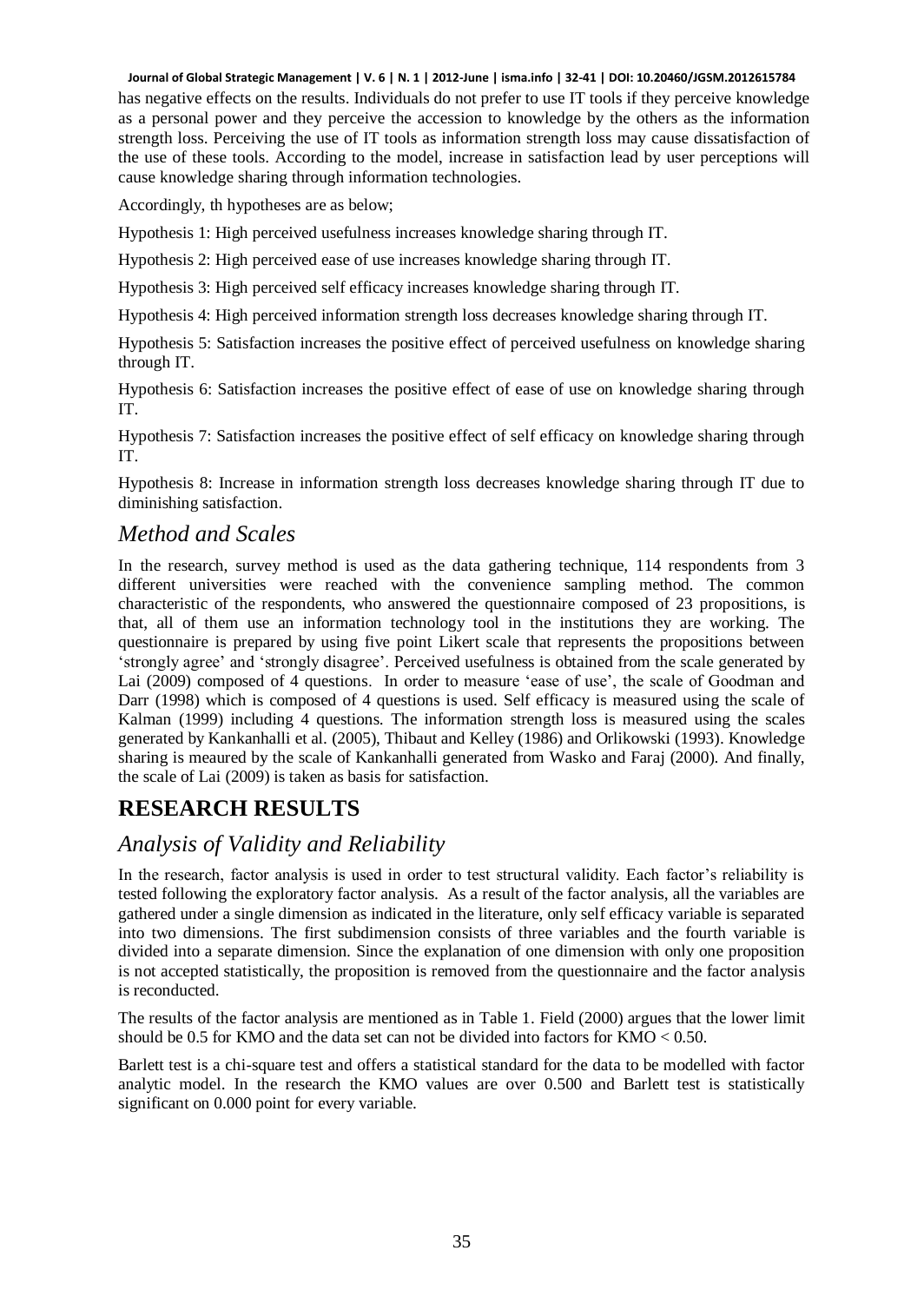|                      | <b>Factor Name Related Questions</b>                                                                                 | Factor<br>Value | Total<br><b>Descriptio KMO</b><br>n Value<br>$\frac{0}{0}$ | Value |
|----------------------|----------------------------------------------------------------------------------------------------------------------|-----------------|------------------------------------------------------------|-------|
|                      | 918<br>The system we are using satisfies me                                                                          |                 |                                                            |       |
| <b>Satisfaction</b>  | I love the system we are using                                                                                       | .931            | 85.298                                                     | .758  |
|                      | In general the system is successfull                                                                                 | 921             |                                                            |       |
|                      | IT we are using increases my occupational performance                                                                | 930             |                                                            | .816  |
| Perceived            | IT we are using increases my occupational effectiveness                                                              | 961             | 86.881                                                     |       |
| <b>Usefulness</b>    | IT we are using increases my efficieny                                                                               | 948             |                                                            |       |
|                      | I think IT we are using is useful for my job                                                                         | 887             |                                                            |       |
|                      | I get pleasure of sharing my knowledge with other<br>employees                                                       | .894            | 90.045                                                     | 811   |
| Sharing              | I get pleasure of helping others by sharing through IT                                                               | 951             |                                                            |       |
|                      | I feel good when I help the others by sharing through IT                                                             | 974             |                                                            |       |
|                      | I enjoy sharing with the others through IT                                                                           | 974             |                                                            |       |
| Knowledge<br>Power   | Sharing my knowledge through IT causes my knowledge,<br>which makes me to attract attention among others, to be loss | .892            | 84.822                                                     | .761  |
|                      | Sharing my knowledge through IT causes my knowledge,<br>that no one has, to be loss                                  | 933             |                                                            |       |
|                      | Sharing my knowledge through IT leads me to loose the<br>power base                                                  | 936             |                                                            |       |
|                      | Sharing my knowledge through IT causes the value which<br>only I possess                                             | 922             |                                                            |       |
| <b>Ease of Use</b>   | Too much effort should be exerted in order to find<br>knowledge in the system we are using                           | 886             | 77.500                                                     | .731  |
|                      | Too much time is needed in order to find knowledge in the<br>system we are using                                     | 936             |                                                            |       |
|                      | To find knowledge is easy in the system we are using                                                                 | 731             |                                                            |       |
|                      | I can not find knowledge available in the system we are<br>using                                                     | .951            |                                                            |       |
| <b>Self Efficacy</b> | I can use a new IT system even if I have not used a similar<br>one before                                            |                 |                                                            |       |
|                      | I can use a new IT system only if there is a guideline that I<br>can base on                                         | 962             | 78.991                                                     | .608  |
|                      | I can use a new IT system only if there is a guidance tool in<br>961<br>it                                           |                 |                                                            |       |

|  |  |  | Table 1. The Results of the Factor Analysis (Bartlett's Value: .000) |  |
|--|--|--|----------------------------------------------------------------------|--|
|  |  |  |                                                                      |  |

As it is shown in Table 2 table reliability statistics are also above 0.80 which means all the meaures are highly reliable.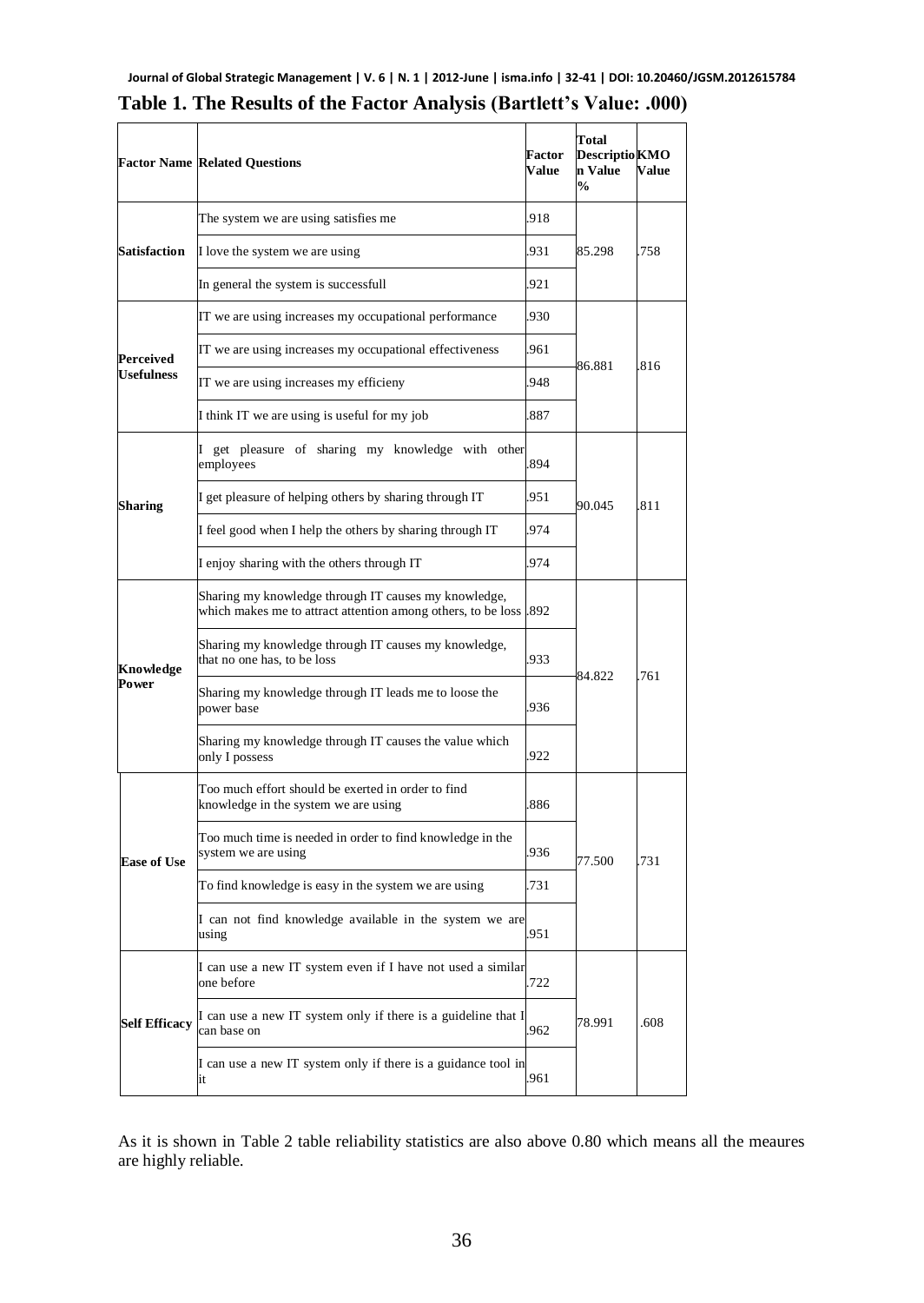| Variables                    | <b>Cronbach Alpha</b><br>Values |
|------------------------------|---------------------------------|
| Perceived Usefulness         | 0.949                           |
| Perceived Ease of Use        | 0.900                           |
| Self-Efficacy                | 0.860                           |
| Information Strength Loss    | 0.940                           |
| Satisfaction                 | 0.913                           |
| Knowledge Sharing Through IT | 0.961                           |

## **Table 2. Reliability Analysis Results**

## **Regression Analysis**

In the first stage of the regression analysis, the effects of perceived usefulness, ease of use, loss of knowledge power and self-efficacy on knowledge sharing through IT is measured. The results can be seen on Table 3. It can be seen that corrected  $R^2$  is .232 and model is significant as a whole according to the result of Anova  $(p=.000)$  when the influence of all the perceptions on knowledge sharing through IT are analysed. Therefore it can be said that independent variables have an effect on dependent variable as a whole to a certain extent. However, it can be seen that this influence is derived from perceived usefulness when the beta coefficients of the independent variables are examined individually. It can be understood that the coefficient of perceived usefulness is far above the other variables and only perceived usefulness has a statistically significant effect on the dependent variable.  $(p=.000)$ 

## **Table 3. Regression Results of Knowledge Sharing Through IT**

| <b>Variables</b>                    |         | Anl. $(p)$ | Anova | $\Delta$ R <sup>2</sup> |
|-------------------------------------|---------|------------|-------|-------------------------|
| Perceived Usefulness                | .443    | .000       |       |                         |
| Perceived Ease of Use               | $-.140$ | .051       | .000  | .232                    |
| Perceived Self Efficacy             | .003    | .974       |       |                         |
| Perceived Information Strength Loss | .076    | .365       |       |                         |

The regression results are displayed in Table 4 which are applied in order to measure the effect of the satisfaction variable, used as the mediating variable, on the dependent variable. Accordingly, it can be seen that satisfaction has a statistically significant effect on knowledge sharing.

## **Table 4. The Effect of Satisfaction on Knowledge Sharing Through IT**

| Variable     |      | Anl. $(p)$ | Anova | $\Delta R^2$ |
|--------------|------|------------|-------|--------------|
| Satisfaction | .252 | .001       | .000  | .079         |

The model is significant as a whole according to the analysis of the effects of independent variables on satisfaction which is asserted as the mediating variable and the corrected  $R^2$  value is .458. This means that independent variables have an influence on satisfaction variable as a whole. However, it can be seen that in this model perceived loss of information and perceived self-efficacy do not have statistically significant influence on satisfaction and only perceived usefulness and ease of use have influence on satisfaction when the beta coefficients and significancy values are analysed.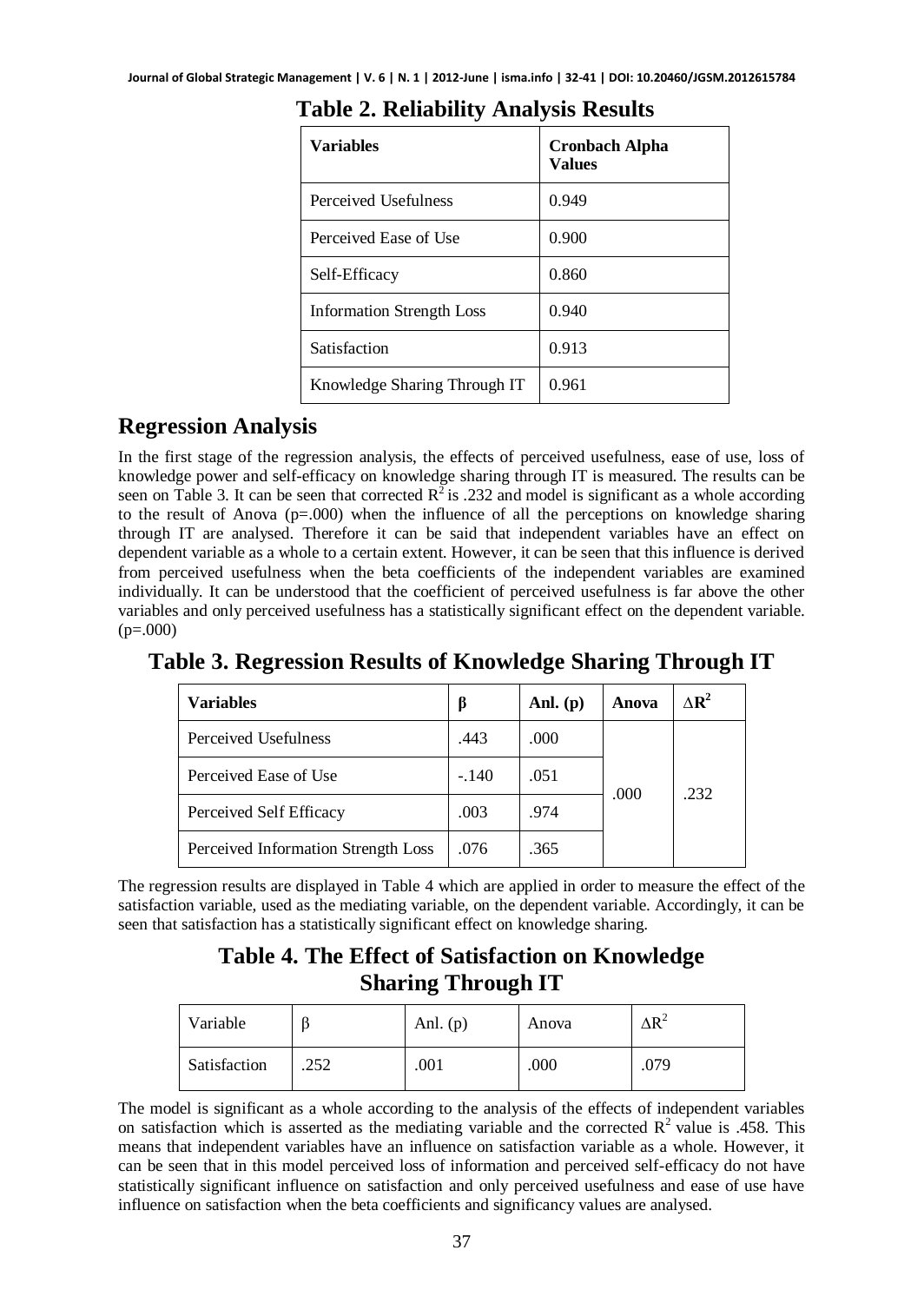| <b>Variables</b>                    |         | Anl. $(p)$ | Anova | $\Delta R^2$ |
|-------------------------------------|---------|------------|-------|--------------|
| Perceived Usefulness                | .631    | .000       |       | .458         |
| Perceived Ease of Use               | .174    | .014       | .000  |              |
| Perceived Self Efficacy             | $-.128$ | .136       |       |              |
| Perceived Information Strength Loss | .054    | .513       |       |              |

### **Table 5. The Effect of Independent Variables on Satisfaction**

Perceived usefulness and ease of use have effects on satisfaction to a certain extent, only perceived usefulness variable is analyzed in hierarchical regression analysis in which the effect of the meadiating variable is measured because only perceived usefulness variable has significant effect on knowledge sharing through IT. Table 6 displays the results of the analysis. According to these results, even if the model is significant as a whole (Anova  $p=000$ ), satisfaction, that has an effect on knowledge sharing, does not have statistically significant  $(p=.696)$  effect when it is analysed together with perceived usefulness. While perceived usefulness has an effect on knowledge sharing through IT  $(R^2 = .233)$ .

**Table 6. Regression Analysis For Knowledge Sharing through IT** 

| Variables               | $R^2$ Change |         | F Change | Anova | Corrected $R^2$ |
|-------------------------|--------------|---------|----------|-------|-----------------|
| 1. Perceived Usefulness | .233         | .446    | .000     | .000  | .220            |
| 2. Satisfaction         | .001         | $-.037$ | .696     |       |                 |

In the light of the results of this research, it is not possible to measure the mediating variable effect between satisfaction and perceived usefulness and ease of use and knowledge sharing. The model which is set according to the analysis is as below. Perceived usefulness has an effect both on satisfaction and knowledge sharing through IT. However satisfaction does not have a mediating role between other two variables. Perceived ease of use only has an effect on satisfaction. So we can say that just hypothesis 1 is accepted and all the other hypothesis are rejected.

### **Figure 2.** Final Research Model



## **DISCUSSION AND RESULTS**

It is certain that there may be so many factors that may effect knowledge sharing through IT. However, this study is limited with the effects of employee perceptions on this process, for users' acceptance of the technologies', is one of the basic requirements for advanced technologies to be used efficiently in enterprises. This acceptance may depend on different perceptions. Users refuse to use or do not use these tools efficiently when they have negative perceptions for IT. This may cause intraorganizational disruptions for knowledge sharing.

According to previous researches, there is a relation between perceived usefulness, ease of use and satisfaction. This study also supports this relation but it is determined that the effect of perceived usefulness has a great effect on satisfaction than the effect of ease of use. Satisfaction has an effect on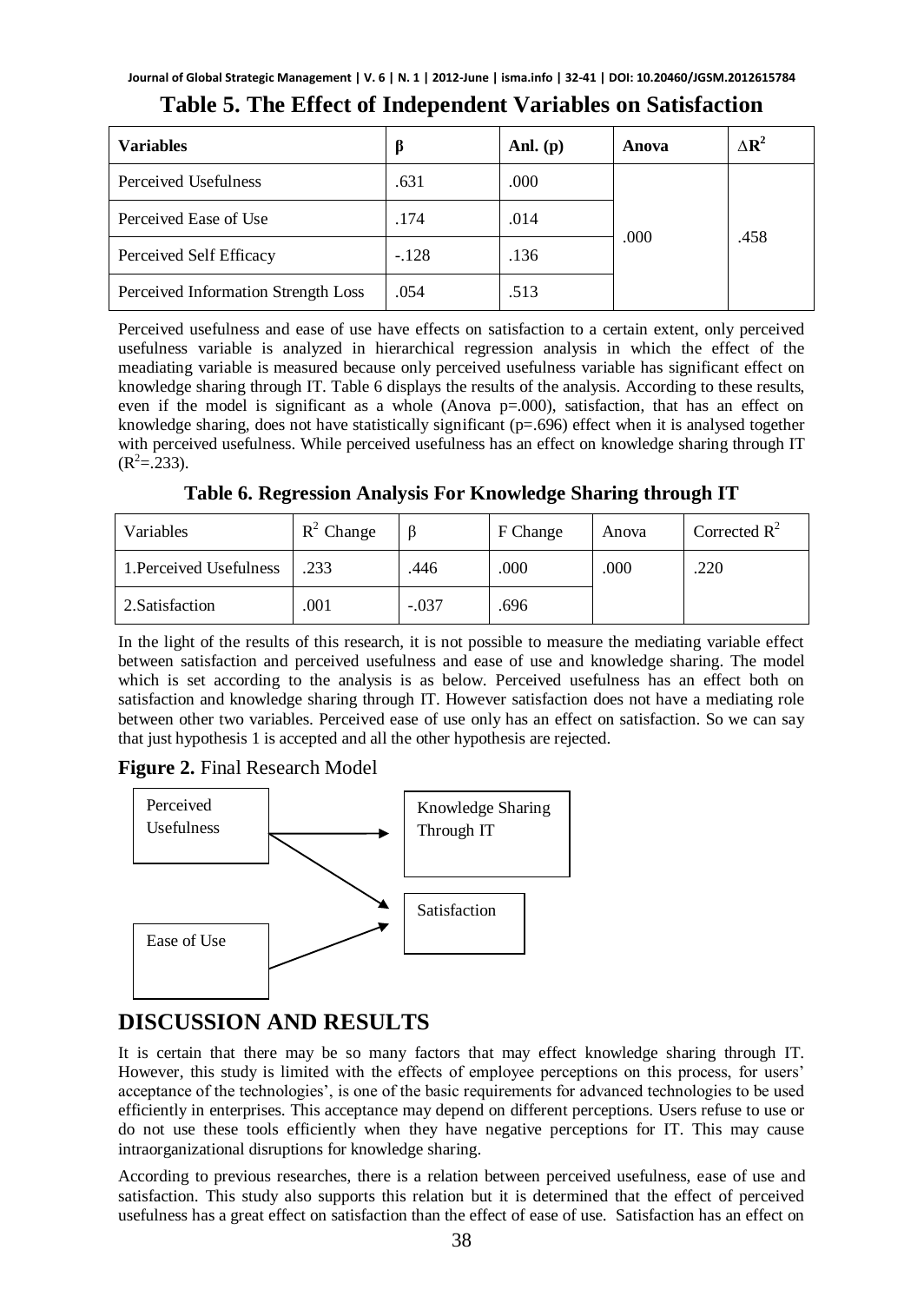knowledge sharing to a certain extent, when satisfaction is analyzed together with perceived usefulness this effect becomes statistically unsignificant. The model indicates that only perceived usefulness has a significant effect on knowledge sharing through IT.

In light of the results of this study it can be said that managers should take user perceptions into consideration. The user friendliness of the system is a very crucial point while implementing Information Technologies in the organization. End users should also be educated in terms of information technology tools and executives and information technology departments should provide guidance and assitance for the users in order to provide knowledge sharing through IT.

In this study the effects of self efficacy and information stregth loss on the dependent variable are not indicated, but the effect of the perceptions on technology tools usage is obvious. Therefore, this research provides a guidance for the related studies and gives opinions for further researches.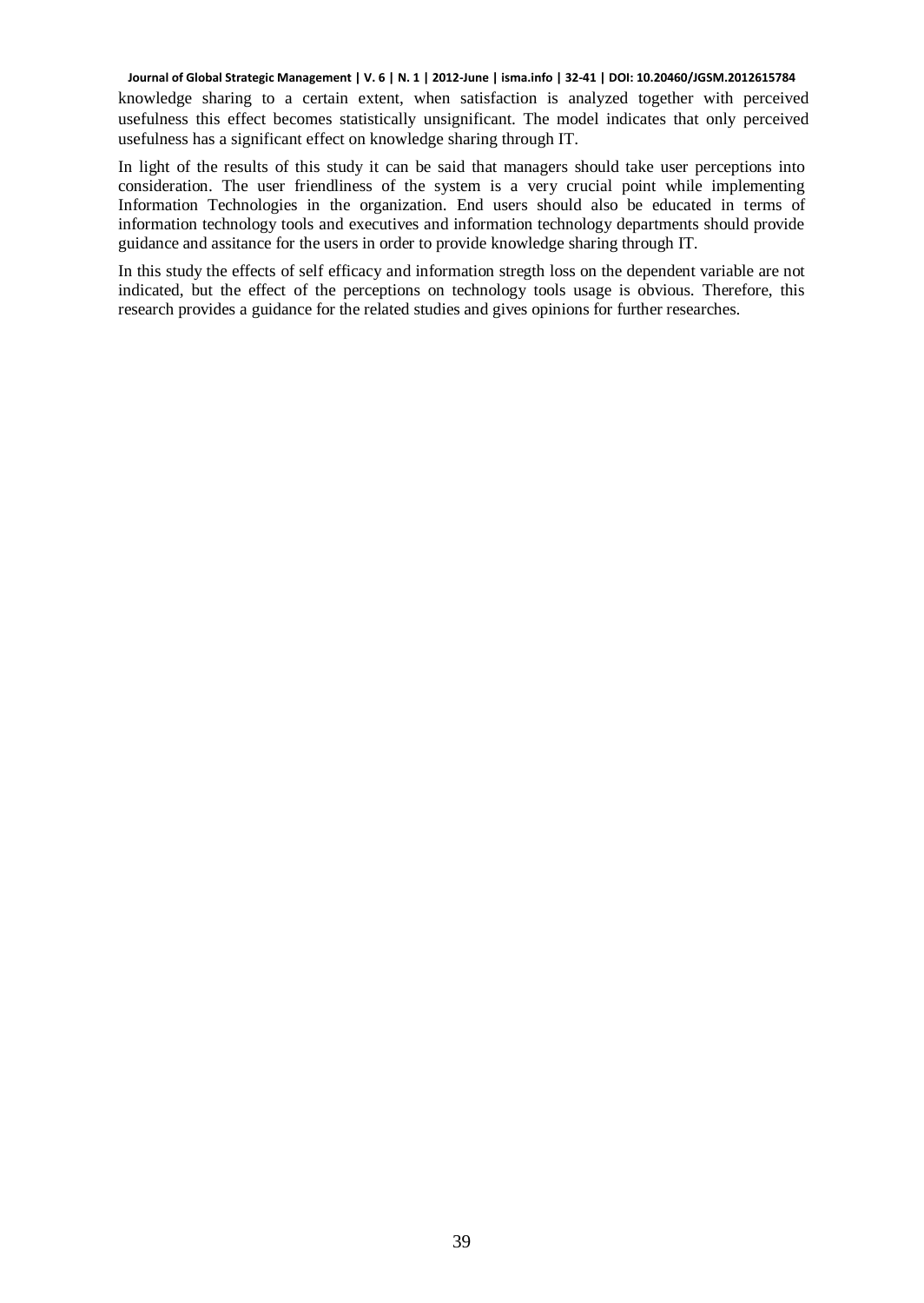### **REFERENCES**

Argote, L. Beckman S.L. and Apple D. (1990), The Persistence and Transfer of. Learning in Industrial Settings, Management Science, 36(2), pp.140-154.

Bandura, A. (1977), Self-efficacy: Toward a unifying theory of behavioral change, Psychological Review, 84, pp.191-215.

Bartol, K. and Srivastava, A. (2002), Encouraging knowledge sharing: The role of organisational rewards, Journal of Leadership and Organisation Studies, 9(1), pp. 64-76.

Baum, J. A. C. and Ingram, P. (1998), Survival-enhancing learning in the Manhattan hotel industry, 1898-1980, Management Science, 44(7), pp.996-1016.

Beckman, Jill N. (1997), Positional faithfulness, positional neutralization and Shona vowel harmony, Phonology, 14, pp.1-46.

[Cabrera](http://www.theorymaps.com/sources?author=Cabrera) Á. and [Cabrera](http://www.theorymaps.com/sources?author=Cabrera) E.F. (2002), Knowledge-sharing Dilemmas Organization Studies, 23, pp. 687- 710

Compeau, D.R., and Higgins, C.A. (1995), Computer Self-Efficacy: Development of a Measure and Initial Test, MIS Quarterly, 19(2), pp.189-211.

Davenport, T.H., De Long, D.W. and Beers, M. C. (1998), Successful knowledge management projects, Sloan Management Review, 39(2), pp.43-57.

DeLone, W.H. and McLean, E.R, (1992), Information Systems Success: The Quest for the Dependent Variable, Information Systems Research, 3 (1), pp. 60-95.

Field, A. (2000), Discovering Statistics Using SPSS for Windows, London: Sage.

Fischer, G. (2005), Beyond Binary Choices: Understanding and Exploiting Trade-Offs to Enhance Creativity, In J. S. Gero, & M. L. Maher (Eds.), Computational and Cognitive Models of Creative Design, Key Centre of Design Computing and Cognition, University of Sydney, Sydney, Australia, pp.71-92[, http://l3d.cs.colorado.edu/~gerhard/papers/final-heron05-final.pdf](http://l3d.cs.colorado.edu/~gerhard/papers/final-heron05-final.pdf)

Goodman, P.S. and Darr, E.D. (1998), Computer-aided Systems and Communities as Mechanisms for Organizational Learning, MIS Quarterly, 22(4), pp.417-440.

Janson, Marius and Dubravka Cecez (2007), Prospering in a Transition Economy Through Information Technology-Supported Organizational Learning, Information Systems Journal, 17(1), s. 3-36.

Kalman, M. E. (1999), The effects of organizational commitment and expected outcomes on the motivation to share discretionary information in a collaborative database: communication dilemmas and other serious games, unpublished Ph.D. Dissertation, University of Southern California.

Kankanhalli, Atreyi, Bernard C.Y. Tan and Kwok-Kee Wei, (2005), Contributing Knowledge to Electronic Knowledge Repositories: An Empirical Investigation, MIS Quarterly, 29(1) pp.113-143.

Kim, S., and Lee, H. (2006), The impact of organizational context and information technology on employee knowledge-sharing capabilities, Public Administration Review, 66(3), pp.370−385.

Kulkarni UR, Ravindran S, (2006), A Knowledge Management Success Model: Theoretical Development and Empirical Validation, Journal of Management Information Systems, 23(3), pp.309- 347.

Lai, Jung-Yu (2009), How Reward , Computer Self-Efficacy , and Perceived Power Security Affect Knowledge Management Systems Success : An Empirical Investigation in High-Tech Companies, Journal of the American Society for Information Science, 60(2), pp. 332-347.

Mahmood, Mo Adam, Janice M. Burn, Leopoldo A. Gemoets, Carmen Jacquez, (2000), Variables Effecting İnformation Technology End-User Satisfaction: A Meta-Analysis Of The Empirical Literature, International Journal of Human-Computer Studies, 52, pp.751-771.

Nonaka, I. (1994), A dynamic theory of organizational knowledge creation, Organization Science, 5 (1), pp.14-37.